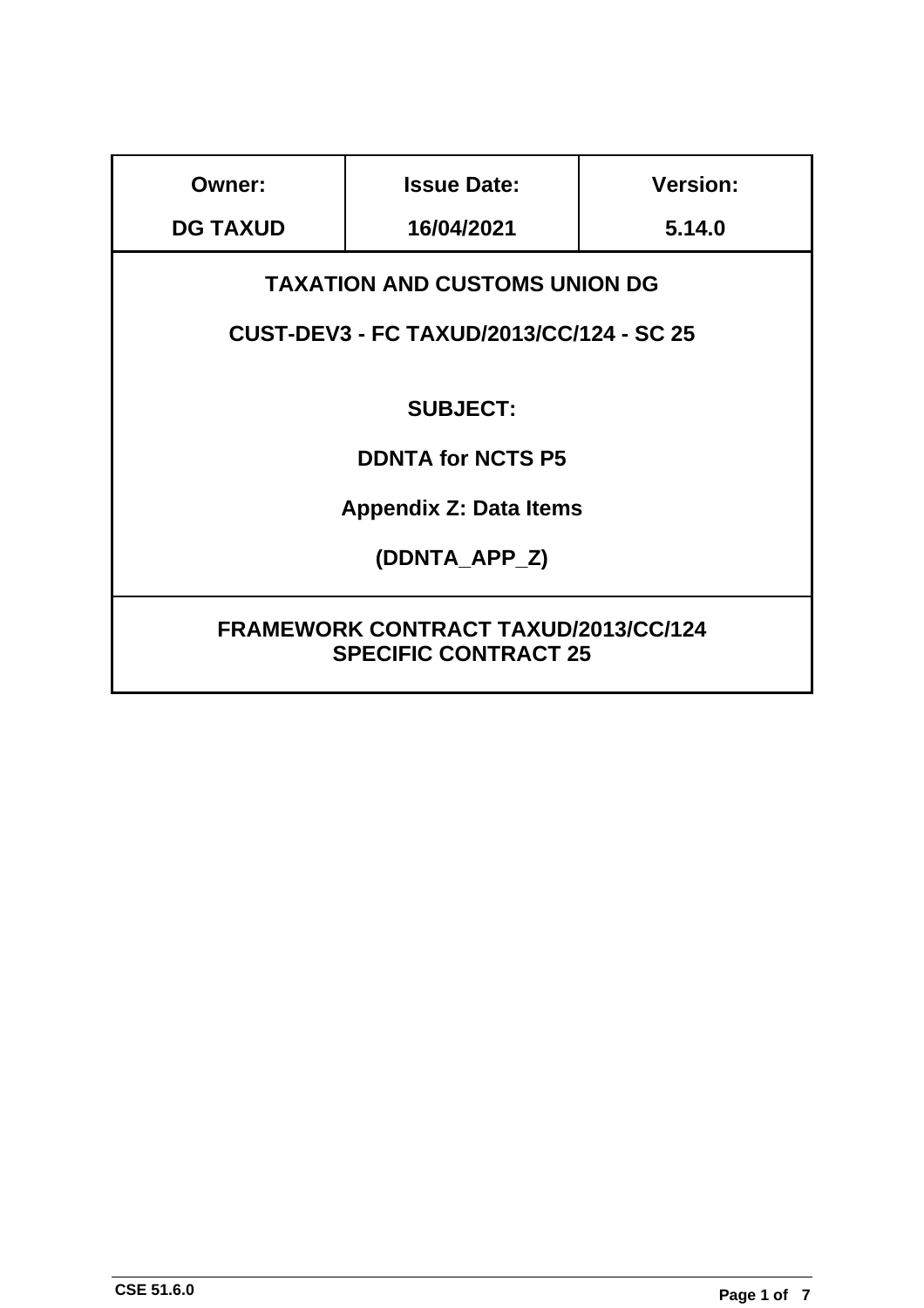**DDNTA for NCTS P5. Version 5.14.0 Aligned to DDNTA RFC-List.34 REF:DDNTA\_APP\_Z Appendix Z: Data Items**

**1. Introduction**

## **1. Introduction**

This document presents a complete list of all Data Items and their format used in the messages for NCTS P5. The Data Items are listed in alphabetical order.

## **DDNA RFC-List Alignment**

The specific Appendix is aligned to DDNTA RFC-List.34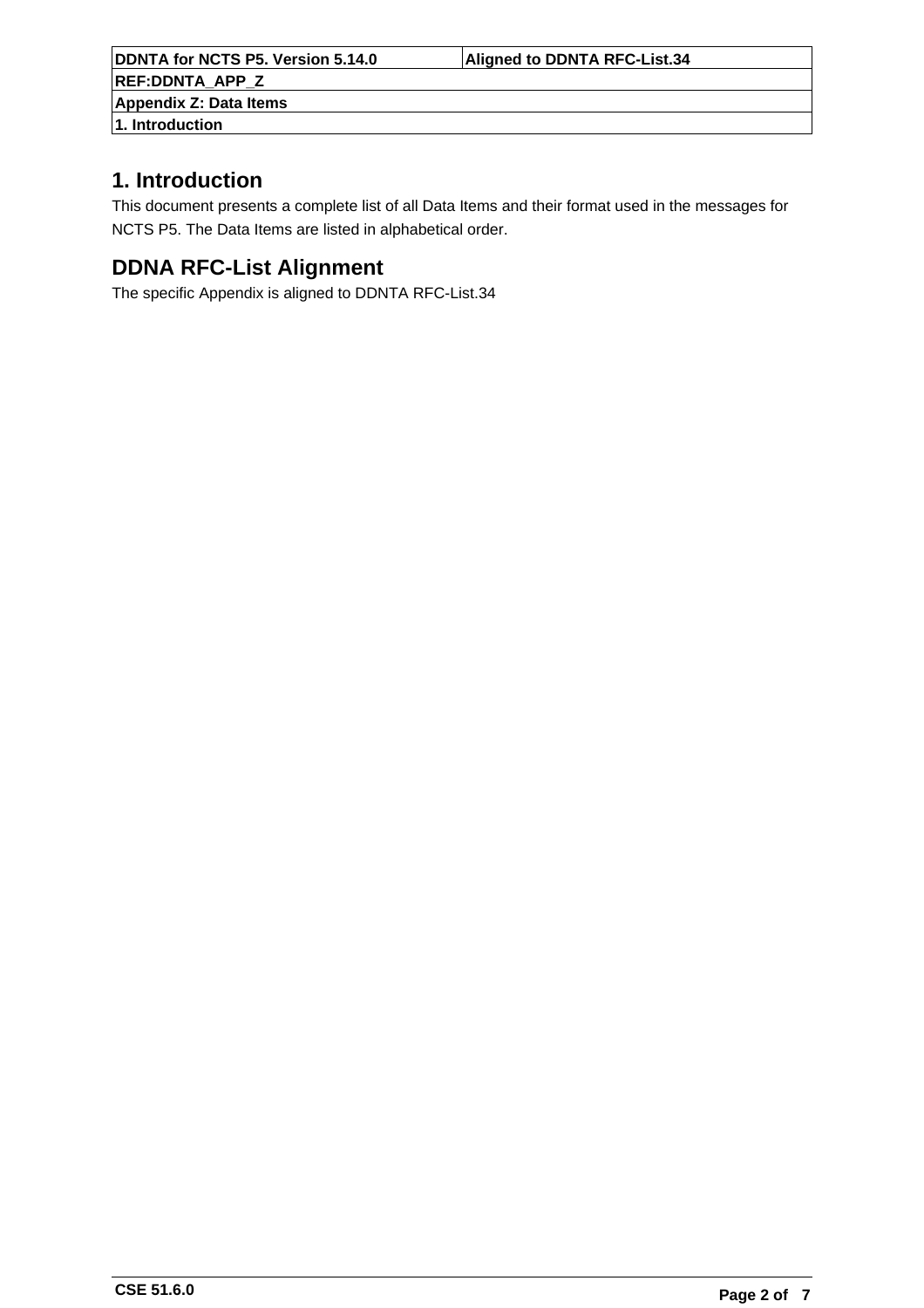| <b>Data Item</b>                          | Format          |
|-------------------------------------------|-----------------|
| Acceptance date and time                  | an19            |
| Access code                               | an.4            |
| Access code current                       | an.4            |
| Access code new                           | an. $4$         |
| Additional declaration type               | a1              |
| Additional identifier                     | an.4            |
| AES communication purpose                 | n1              |
| Amendment acceptance date and time        | an19            |
| Amendment notification date and time      | an19            |
| Amendment submission date and time        | an19            |
| Amendment type flag                       | n1              |
| Amount claimed                            | n.16,2          |
| Amount concerned                          | n.16,2          |
| Amount to be covered                      | n.16,2          |
| Arrival date and time                     | an19            |
| Arrival date and time (actual)            | an19            |
| Arrival date and time (estimated)         | an19            |
| Arrival notification date and time        | an19            |
| Authorisation number                      | an35            |
| Authority                                 | an35            |
| Balance                                   | n.16,2          |
| <b>Binding itinerary</b>                  | n1              |
| Business rejection type                   | an3             |
| Cancel enquiry notification date and time | an19            |
| Cancel enquiry notification text          | an512           |
| City                                      | an35            |
| Code                                      | n1              |
| Code                                      | an <sub>5</sub> |
| Code                                      | an2             |
| Code                                      | an17            |
| Code                                      | an.3            |
| Code                                      | a1              |
| Collection date                           | an10            |
| Combined nomenclature code                | an <sub>2</sub> |
| Communication language at departure       | a2              |
| Communication language at destination     | a2              |
| Complement of information                 | an35            |
| Complete control                          | n1              |
| Conform                                   | n1              |
| Container identification number           | an17            |
| Container indicator                       | n1              |
| Continue unloading                        | n1              |
| Control notification date and time        | an19            |
| Controlled by                             | an35            |
| Conveyance reference number               | an35            |
| Conveyance reference number               | an.17           |
| Copy given                                | n1              |
| Correlation identifier                    | an35            |
| Counter                                   | n.9             |
| Country                                   | a2              |
| Country of destination                    | a2              |
| Country of dispatch                       | a2              |
| Covered amount                            | n.16,2          |
| Currency                                  | a3              |
| CUS code                                  | an9             |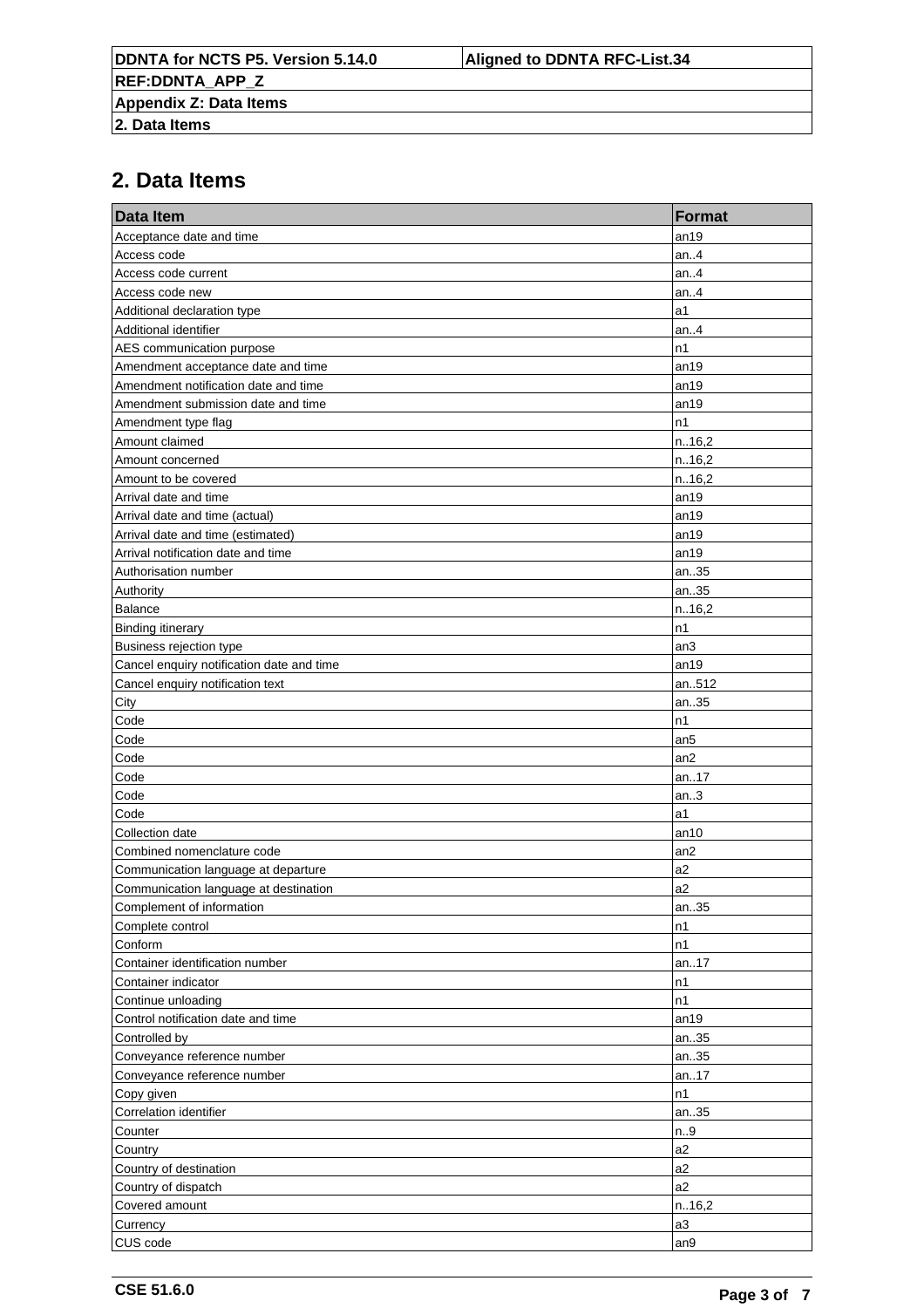**DDNTA for NCTS P5. Version 5.14.0 Aligned to DDNTA RFC-List.34 REF:DDNTA\_APP\_Z**

## **Appendix Z: Data Items**

| Customs office at border reference number<br>an8<br>Date<br>an10<br>Decision<br>n1<br>Decision date and time<br>an19<br>Declaration acceptance date<br>an10<br>n.5<br>Declaration goods item number<br>Declaration submission date and time<br>an19<br>an.5<br>Declaration type<br>Description<br>an512<br>Description of goods<br>an512<br>Discrepancies notification date<br>an10<br>Discrepancies notification text<br>an512<br>Discrepancies resolved<br>an1<br>n.5<br>Document line item number<br>an4<br>Document type<br>an256<br>E-mail address<br>End date and time<br>an19<br>Enquiry request date<br>an10<br>Enquiry response date<br>an10<br>n2<br>Error code<br>n.9<br>Error column number<br>Error line number<br>n.9<br>an512<br>Error pointer<br>an.7<br>Error reason<br>an512<br>Error text<br>Expiry date<br>an10<br>Explanation<br>an2<br>n.16,2<br>Exposure<br>Exposure counter<br>n.8<br>Flag<br>n1<br>Functionality<br>a1<br>n1<br>Global validation response<br>n.5<br>Goods item number<br><b>GRN</b><br>an24<br>n.16,6<br>Gross mass<br>n.16,2<br>Guarantee amount<br>Guarantee monitoring code<br>n1<br>n1<br>Guarantee not valid for country<br>a2<br>Guarantee not valid in<br>Guarantee type<br>an1<br>Guarantor notification date<br>an10<br>Guarantor notification text<br>an512<br>Harmonized System sub-heading code<br>an6<br>House number<br>an17<br>Identification number<br>an17<br>Identification number<br>an35<br>Identifier<br>an20<br>n1<br>Incident flag<br>Incident notification date and time<br>an19<br>Information available from trader<br>n1<br>n2<br>Information code<br>Initiated by customs<br>n1<br>n1<br>Inland mode of transport<br>Invalidity date<br>an10<br>Invalidity reason code<br>an3<br>Invalidity reason text<br>an512<br>Issue date<br>an10 | <b>Data Item</b> | <b>Format</b> |
|--------------------------------------------------------------------------------------------------------------------------------------------------------------------------------------------------------------------------------------------------------------------------------------------------------------------------------------------------------------------------------------------------------------------------------------------------------------------------------------------------------------------------------------------------------------------------------------------------------------------------------------------------------------------------------------------------------------------------------------------------------------------------------------------------------------------------------------------------------------------------------------------------------------------------------------------------------------------------------------------------------------------------------------------------------------------------------------------------------------------------------------------------------------------------------------------------------------------------------------------------------------------------------------------------------------------------------------------------------------------------------------------------------------------------------------------------------------------------------------------------------------------------------------------------------------------------------------------------------------------------------------------------------------------------------------------------------------------------------------------------------------------------------------------------------------|------------------|---------------|
|                                                                                                                                                                                                                                                                                                                                                                                                                                                                                                                                                                                                                                                                                                                                                                                                                                                                                                                                                                                                                                                                                                                                                                                                                                                                                                                                                                                                                                                                                                                                                                                                                                                                                                                                                                                                              |                  |               |
|                                                                                                                                                                                                                                                                                                                                                                                                                                                                                                                                                                                                                                                                                                                                                                                                                                                                                                                                                                                                                                                                                                                                                                                                                                                                                                                                                                                                                                                                                                                                                                                                                                                                                                                                                                                                              |                  |               |
|                                                                                                                                                                                                                                                                                                                                                                                                                                                                                                                                                                                                                                                                                                                                                                                                                                                                                                                                                                                                                                                                                                                                                                                                                                                                                                                                                                                                                                                                                                                                                                                                                                                                                                                                                                                                              |                  |               |
|                                                                                                                                                                                                                                                                                                                                                                                                                                                                                                                                                                                                                                                                                                                                                                                                                                                                                                                                                                                                                                                                                                                                                                                                                                                                                                                                                                                                                                                                                                                                                                                                                                                                                                                                                                                                              |                  |               |
|                                                                                                                                                                                                                                                                                                                                                                                                                                                                                                                                                                                                                                                                                                                                                                                                                                                                                                                                                                                                                                                                                                                                                                                                                                                                                                                                                                                                                                                                                                                                                                                                                                                                                                                                                                                                              |                  |               |
|                                                                                                                                                                                                                                                                                                                                                                                                                                                                                                                                                                                                                                                                                                                                                                                                                                                                                                                                                                                                                                                                                                                                                                                                                                                                                                                                                                                                                                                                                                                                                                                                                                                                                                                                                                                                              |                  |               |
|                                                                                                                                                                                                                                                                                                                                                                                                                                                                                                                                                                                                                                                                                                                                                                                                                                                                                                                                                                                                                                                                                                                                                                                                                                                                                                                                                                                                                                                                                                                                                                                                                                                                                                                                                                                                              |                  |               |
|                                                                                                                                                                                                                                                                                                                                                                                                                                                                                                                                                                                                                                                                                                                                                                                                                                                                                                                                                                                                                                                                                                                                                                                                                                                                                                                                                                                                                                                                                                                                                                                                                                                                                                                                                                                                              |                  |               |
|                                                                                                                                                                                                                                                                                                                                                                                                                                                                                                                                                                                                                                                                                                                                                                                                                                                                                                                                                                                                                                                                                                                                                                                                                                                                                                                                                                                                                                                                                                                                                                                                                                                                                                                                                                                                              |                  |               |
|                                                                                                                                                                                                                                                                                                                                                                                                                                                                                                                                                                                                                                                                                                                                                                                                                                                                                                                                                                                                                                                                                                                                                                                                                                                                                                                                                                                                                                                                                                                                                                                                                                                                                                                                                                                                              |                  |               |
|                                                                                                                                                                                                                                                                                                                                                                                                                                                                                                                                                                                                                                                                                                                                                                                                                                                                                                                                                                                                                                                                                                                                                                                                                                                                                                                                                                                                                                                                                                                                                                                                                                                                                                                                                                                                              |                  |               |
|                                                                                                                                                                                                                                                                                                                                                                                                                                                                                                                                                                                                                                                                                                                                                                                                                                                                                                                                                                                                                                                                                                                                                                                                                                                                                                                                                                                                                                                                                                                                                                                                                                                                                                                                                                                                              |                  |               |
|                                                                                                                                                                                                                                                                                                                                                                                                                                                                                                                                                                                                                                                                                                                                                                                                                                                                                                                                                                                                                                                                                                                                                                                                                                                                                                                                                                                                                                                                                                                                                                                                                                                                                                                                                                                                              |                  |               |
|                                                                                                                                                                                                                                                                                                                                                                                                                                                                                                                                                                                                                                                                                                                                                                                                                                                                                                                                                                                                                                                                                                                                                                                                                                                                                                                                                                                                                                                                                                                                                                                                                                                                                                                                                                                                              |                  |               |
|                                                                                                                                                                                                                                                                                                                                                                                                                                                                                                                                                                                                                                                                                                                                                                                                                                                                                                                                                                                                                                                                                                                                                                                                                                                                                                                                                                                                                                                                                                                                                                                                                                                                                                                                                                                                              |                  |               |
|                                                                                                                                                                                                                                                                                                                                                                                                                                                                                                                                                                                                                                                                                                                                                                                                                                                                                                                                                                                                                                                                                                                                                                                                                                                                                                                                                                                                                                                                                                                                                                                                                                                                                                                                                                                                              |                  |               |
|                                                                                                                                                                                                                                                                                                                                                                                                                                                                                                                                                                                                                                                                                                                                                                                                                                                                                                                                                                                                                                                                                                                                                                                                                                                                                                                                                                                                                                                                                                                                                                                                                                                                                                                                                                                                              |                  |               |
|                                                                                                                                                                                                                                                                                                                                                                                                                                                                                                                                                                                                                                                                                                                                                                                                                                                                                                                                                                                                                                                                                                                                                                                                                                                                                                                                                                                                                                                                                                                                                                                                                                                                                                                                                                                                              |                  |               |
|                                                                                                                                                                                                                                                                                                                                                                                                                                                                                                                                                                                                                                                                                                                                                                                                                                                                                                                                                                                                                                                                                                                                                                                                                                                                                                                                                                                                                                                                                                                                                                                                                                                                                                                                                                                                              |                  |               |
|                                                                                                                                                                                                                                                                                                                                                                                                                                                                                                                                                                                                                                                                                                                                                                                                                                                                                                                                                                                                                                                                                                                                                                                                                                                                                                                                                                                                                                                                                                                                                                                                                                                                                                                                                                                                              |                  |               |
|                                                                                                                                                                                                                                                                                                                                                                                                                                                                                                                                                                                                                                                                                                                                                                                                                                                                                                                                                                                                                                                                                                                                                                                                                                                                                                                                                                                                                                                                                                                                                                                                                                                                                                                                                                                                              |                  |               |
|                                                                                                                                                                                                                                                                                                                                                                                                                                                                                                                                                                                                                                                                                                                                                                                                                                                                                                                                                                                                                                                                                                                                                                                                                                                                                                                                                                                                                                                                                                                                                                                                                                                                                                                                                                                                              |                  |               |
|                                                                                                                                                                                                                                                                                                                                                                                                                                                                                                                                                                                                                                                                                                                                                                                                                                                                                                                                                                                                                                                                                                                                                                                                                                                                                                                                                                                                                                                                                                                                                                                                                                                                                                                                                                                                              |                  |               |
|                                                                                                                                                                                                                                                                                                                                                                                                                                                                                                                                                                                                                                                                                                                                                                                                                                                                                                                                                                                                                                                                                                                                                                                                                                                                                                                                                                                                                                                                                                                                                                                                                                                                                                                                                                                                              |                  |               |
|                                                                                                                                                                                                                                                                                                                                                                                                                                                                                                                                                                                                                                                                                                                                                                                                                                                                                                                                                                                                                                                                                                                                                                                                                                                                                                                                                                                                                                                                                                                                                                                                                                                                                                                                                                                                              |                  |               |
|                                                                                                                                                                                                                                                                                                                                                                                                                                                                                                                                                                                                                                                                                                                                                                                                                                                                                                                                                                                                                                                                                                                                                                                                                                                                                                                                                                                                                                                                                                                                                                                                                                                                                                                                                                                                              |                  |               |
|                                                                                                                                                                                                                                                                                                                                                                                                                                                                                                                                                                                                                                                                                                                                                                                                                                                                                                                                                                                                                                                                                                                                                                                                                                                                                                                                                                                                                                                                                                                                                                                                                                                                                                                                                                                                              |                  |               |
|                                                                                                                                                                                                                                                                                                                                                                                                                                                                                                                                                                                                                                                                                                                                                                                                                                                                                                                                                                                                                                                                                                                                                                                                                                                                                                                                                                                                                                                                                                                                                                                                                                                                                                                                                                                                              |                  |               |
|                                                                                                                                                                                                                                                                                                                                                                                                                                                                                                                                                                                                                                                                                                                                                                                                                                                                                                                                                                                                                                                                                                                                                                                                                                                                                                                                                                                                                                                                                                                                                                                                                                                                                                                                                                                                              |                  |               |
|                                                                                                                                                                                                                                                                                                                                                                                                                                                                                                                                                                                                                                                                                                                                                                                                                                                                                                                                                                                                                                                                                                                                                                                                                                                                                                                                                                                                                                                                                                                                                                                                                                                                                                                                                                                                              |                  |               |
|                                                                                                                                                                                                                                                                                                                                                                                                                                                                                                                                                                                                                                                                                                                                                                                                                                                                                                                                                                                                                                                                                                                                                                                                                                                                                                                                                                                                                                                                                                                                                                                                                                                                                                                                                                                                              |                  |               |
|                                                                                                                                                                                                                                                                                                                                                                                                                                                                                                                                                                                                                                                                                                                                                                                                                                                                                                                                                                                                                                                                                                                                                                                                                                                                                                                                                                                                                                                                                                                                                                                                                                                                                                                                                                                                              |                  |               |
|                                                                                                                                                                                                                                                                                                                                                                                                                                                                                                                                                                                                                                                                                                                                                                                                                                                                                                                                                                                                                                                                                                                                                                                                                                                                                                                                                                                                                                                                                                                                                                                                                                                                                                                                                                                                              |                  |               |
|                                                                                                                                                                                                                                                                                                                                                                                                                                                                                                                                                                                                                                                                                                                                                                                                                                                                                                                                                                                                                                                                                                                                                                                                                                                                                                                                                                                                                                                                                                                                                                                                                                                                                                                                                                                                              |                  |               |
|                                                                                                                                                                                                                                                                                                                                                                                                                                                                                                                                                                                                                                                                                                                                                                                                                                                                                                                                                                                                                                                                                                                                                                                                                                                                                                                                                                                                                                                                                                                                                                                                                                                                                                                                                                                                              |                  |               |
|                                                                                                                                                                                                                                                                                                                                                                                                                                                                                                                                                                                                                                                                                                                                                                                                                                                                                                                                                                                                                                                                                                                                                                                                                                                                                                                                                                                                                                                                                                                                                                                                                                                                                                                                                                                                              |                  |               |
|                                                                                                                                                                                                                                                                                                                                                                                                                                                                                                                                                                                                                                                                                                                                                                                                                                                                                                                                                                                                                                                                                                                                                                                                                                                                                                                                                                                                                                                                                                                                                                                                                                                                                                                                                                                                              |                  |               |
|                                                                                                                                                                                                                                                                                                                                                                                                                                                                                                                                                                                                                                                                                                                                                                                                                                                                                                                                                                                                                                                                                                                                                                                                                                                                                                                                                                                                                                                                                                                                                                                                                                                                                                                                                                                                              |                  |               |
|                                                                                                                                                                                                                                                                                                                                                                                                                                                                                                                                                                                                                                                                                                                                                                                                                                                                                                                                                                                                                                                                                                                                                                                                                                                                                                                                                                                                                                                                                                                                                                                                                                                                                                                                                                                                              |                  |               |
|                                                                                                                                                                                                                                                                                                                                                                                                                                                                                                                                                                                                                                                                                                                                                                                                                                                                                                                                                                                                                                                                                                                                                                                                                                                                                                                                                                                                                                                                                                                                                                                                                                                                                                                                                                                                              |                  |               |
|                                                                                                                                                                                                                                                                                                                                                                                                                                                                                                                                                                                                                                                                                                                                                                                                                                                                                                                                                                                                                                                                                                                                                                                                                                                                                                                                                                                                                                                                                                                                                                                                                                                                                                                                                                                                              |                  |               |
|                                                                                                                                                                                                                                                                                                                                                                                                                                                                                                                                                                                                                                                                                                                                                                                                                                                                                                                                                                                                                                                                                                                                                                                                                                                                                                                                                                                                                                                                                                                                                                                                                                                                                                                                                                                                              |                  |               |
|                                                                                                                                                                                                                                                                                                                                                                                                                                                                                                                                                                                                                                                                                                                                                                                                                                                                                                                                                                                                                                                                                                                                                                                                                                                                                                                                                                                                                                                                                                                                                                                                                                                                                                                                                                                                              |                  |               |
|                                                                                                                                                                                                                                                                                                                                                                                                                                                                                                                                                                                                                                                                                                                                                                                                                                                                                                                                                                                                                                                                                                                                                                                                                                                                                                                                                                                                                                                                                                                                                                                                                                                                                                                                                                                                              |                  |               |
|                                                                                                                                                                                                                                                                                                                                                                                                                                                                                                                                                                                                                                                                                                                                                                                                                                                                                                                                                                                                                                                                                                                                                                                                                                                                                                                                                                                                                                                                                                                                                                                                                                                                                                                                                                                                              |                  |               |
|                                                                                                                                                                                                                                                                                                                                                                                                                                                                                                                                                                                                                                                                                                                                                                                                                                                                                                                                                                                                                                                                                                                                                                                                                                                                                                                                                                                                                                                                                                                                                                                                                                                                                                                                                                                                              |                  |               |
|                                                                                                                                                                                                                                                                                                                                                                                                                                                                                                                                                                                                                                                                                                                                                                                                                                                                                                                                                                                                                                                                                                                                                                                                                                                                                                                                                                                                                                                                                                                                                                                                                                                                                                                                                                                                              |                  |               |
|                                                                                                                                                                                                                                                                                                                                                                                                                                                                                                                                                                                                                                                                                                                                                                                                                                                                                                                                                                                                                                                                                                                                                                                                                                                                                                                                                                                                                                                                                                                                                                                                                                                                                                                                                                                                              |                  |               |
|                                                                                                                                                                                                                                                                                                                                                                                                                                                                                                                                                                                                                                                                                                                                                                                                                                                                                                                                                                                                                                                                                                                                                                                                                                                                                                                                                                                                                                                                                                                                                                                                                                                                                                                                                                                                              |                  |               |
|                                                                                                                                                                                                                                                                                                                                                                                                                                                                                                                                                                                                                                                                                                                                                                                                                                                                                                                                                                                                                                                                                                                                                                                                                                                                                                                                                                                                                                                                                                                                                                                                                                                                                                                                                                                                              |                  |               |
|                                                                                                                                                                                                                                                                                                                                                                                                                                                                                                                                                                                                                                                                                                                                                                                                                                                                                                                                                                                                                                                                                                                                                                                                                                                                                                                                                                                                                                                                                                                                                                                                                                                                                                                                                                                                              |                  |               |
|                                                                                                                                                                                                                                                                                                                                                                                                                                                                                                                                                                                                                                                                                                                                                                                                                                                                                                                                                                                                                                                                                                                                                                                                                                                                                                                                                                                                                                                                                                                                                                                                                                                                                                                                                                                                              |                  |               |
|                                                                                                                                                                                                                                                                                                                                                                                                                                                                                                                                                                                                                                                                                                                                                                                                                                                                                                                                                                                                                                                                                                                                                                                                                                                                                                                                                                                                                                                                                                                                                                                                                                                                                                                                                                                                              |                  |               |
|                                                                                                                                                                                                                                                                                                                                                                                                                                                                                                                                                                                                                                                                                                                                                                                                                                                                                                                                                                                                                                                                                                                                                                                                                                                                                                                                                                                                                                                                                                                                                                                                                                                                                                                                                                                                              |                  |               |
|                                                                                                                                                                                                                                                                                                                                                                                                                                                                                                                                                                                                                                                                                                                                                                                                                                                                                                                                                                                                                                                                                                                                                                                                                                                                                                                                                                                                                                                                                                                                                                                                                                                                                                                                                                                                              |                  |               |
|                                                                                                                                                                                                                                                                                                                                                                                                                                                                                                                                                                                                                                                                                                                                                                                                                                                                                                                                                                                                                                                                                                                                                                                                                                                                                                                                                                                                                                                                                                                                                                                                                                                                                                                                                                                                              |                  |               |
|                                                                                                                                                                                                                                                                                                                                                                                                                                                                                                                                                                                                                                                                                                                                                                                                                                                                                                                                                                                                                                                                                                                                                                                                                                                                                                                                                                                                                                                                                                                                                                                                                                                                                                                                                                                                              |                  |               |
|                                                                                                                                                                                                                                                                                                                                                                                                                                                                                                                                                                                                                                                                                                                                                                                                                                                                                                                                                                                                                                                                                                                                                                                                                                                                                                                                                                                                                                                                                                                                                                                                                                                                                                                                                                                                              | Justification    | an512         |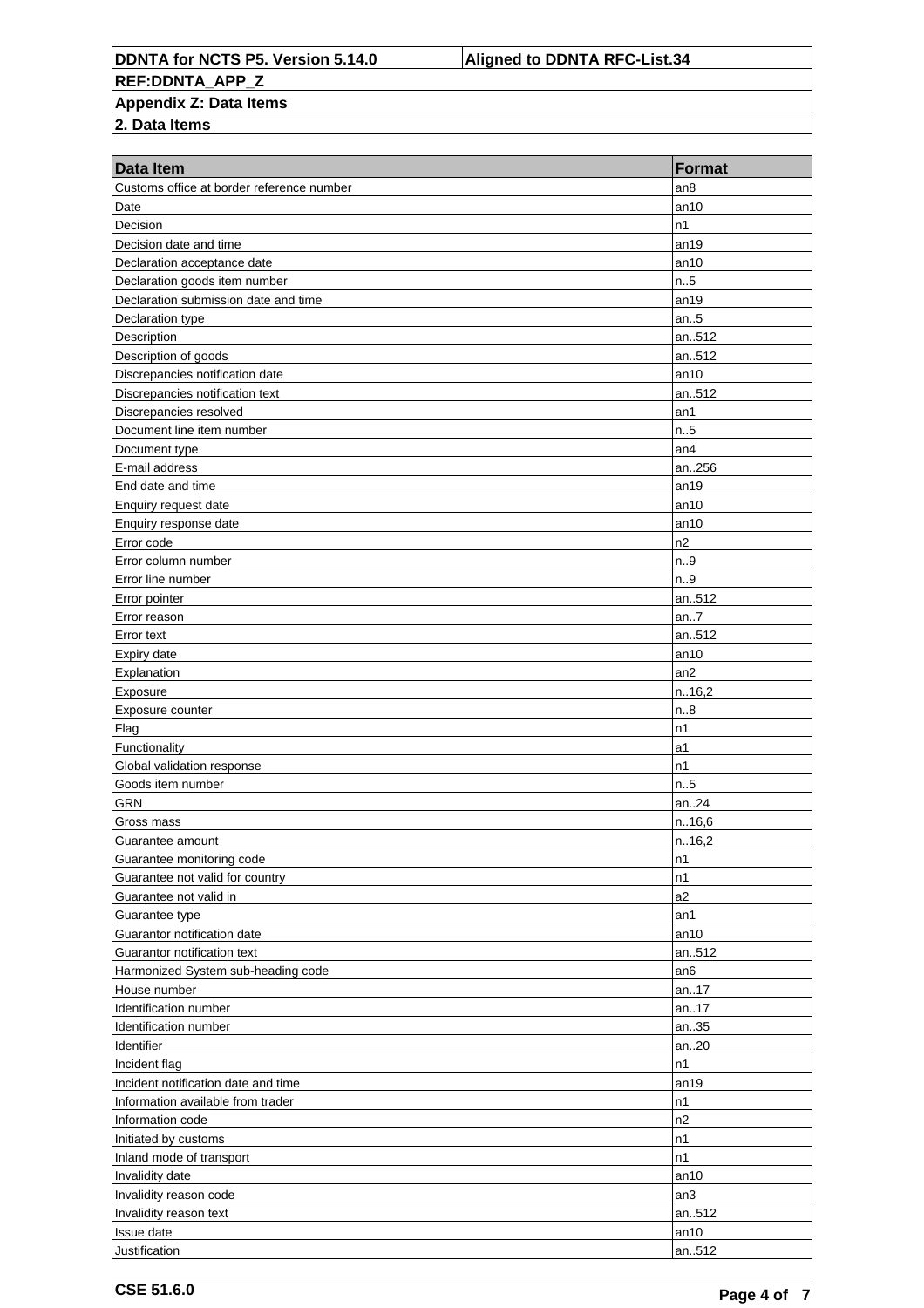**DDNTA for NCTS P5. Version 5.14.0 Aligned to DDNTA RFC-List.34 REF:DDNTA\_APP\_Z Appendix Z: Data Items**

| <b>Data Item</b>                    | <b>Format</b>    |
|-------------------------------------|------------------|
| Latitude                            | an17             |
| Liability liberation date           | an10             |
| Limit date                          | an10             |
| Limit for response date             | an10             |
| Limit for the enquiry response date | an10             |
| Location                            | an35             |
| Lock date                           | an10             |
| Longitude                           | an17             |
| LRN                                 | an22             |
| <b>LRN</b>                          | an35             |
| Master access code                  | an4              |
| Measurement unit and qualifier      | an. $.4$         |
| Message identification              | an35             |
| Message recipient                   | an35             |
| Message sender                      | an35             |
| Message type                        | an <sub>6</sub>  |
| Method of payment                   | a1               |
| Mode of transport at the border     | n1               |
| Month                               | an2              |
| <b>MRN</b>                          | an35             |
| <b>MRN</b>                          | an18             |
| Name                                | an70             |
| Nationality                         | a2               |
| Net mass                            | n.16,6           |
| No release motivation code          | an2              |
| No release motivation text          | an512            |
| Notification type                   | n1               |
| Number of certificates              | n.8              |
| Number of packages                  | n.8              |
| Number of seals                     | n.4              |
| Operation                           | a1               |
| Original attribute value            | an512            |
| Other country                       | a <sub>2</sub>   |
| Other guarantee reference           | an35             |
| Other things to report              | an512            |
| Passage date                        | an10             |
| Percentage of reference amount      | n.3              |
| Period from date                    | an10             |
| Period to date                      | an10             |
| Phone number                        | an35             |
| Place                               | an35             |
| Postcode                            | an17             |
| Preparation date and time           | an19             |
| Qualifier of identification         | a1               |
| Quantity                            | n. 16,6          |
| Query identifier                    | n1               |
| Recovery acceptance                 | n1               |
| Recovery communication date         | an10             |
| Recovery notification date          | an10             |
| Recovery notification text          | an512            |
| Reduced dataset indicator           | n1               |
| Reference amount                    | n.16,2           |
| Reference number                    | an8              |
| Reference number                    | an70             |
| Reference number                    | an35             |
| Reference number UCR                | an70             |
| Reference number UCR                | an35             |
| Rejection code                      | n <sub>1</sub> 2 |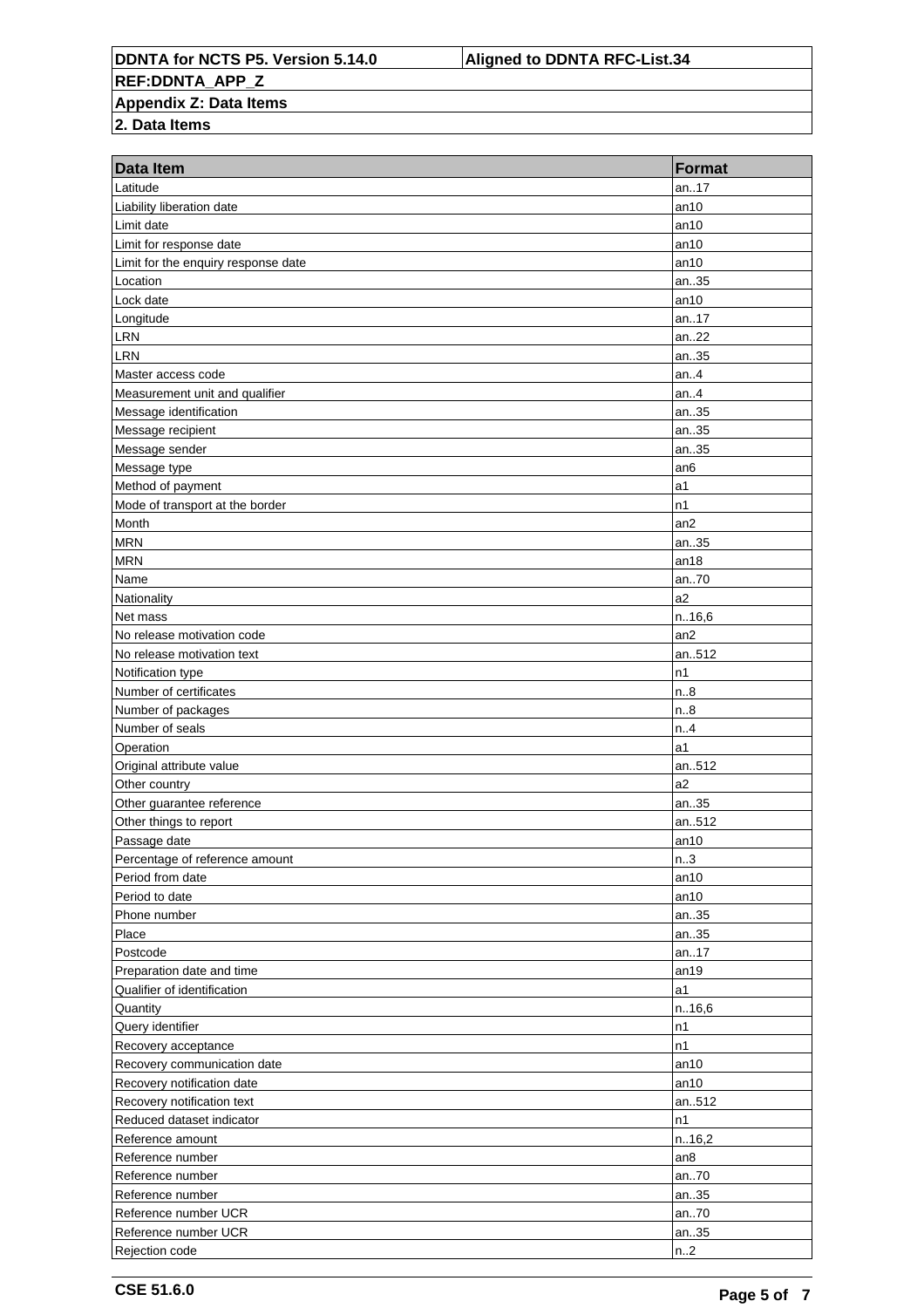**DDNTA for NCTS P5. Version 5.14.0 Aligned to DDNTA RFC-List.34 REF:DDNTA\_APP\_Z Appendix Z: Data Items**

| <b>Data Item</b>                           | <b>Format</b>    |
|--------------------------------------------|------------------|
| Rejection date and time                    | an19             |
| Rejection reason                           | an512            |
| Release date                               | an10             |
| Release indicator                          | n1               |
| Release request date and time              | an19             |
| Release requested                          | n1               |
| Release type                               | n1               |
| Remark                                     | an512            |
| Request date and time                      | an19             |
| Request on non-arrived movement date       | an10             |
| Request rejection reason code              | n <sub>1</sub> 2 |
| Response code                              | n.2              |
| Response date and time                     | an19             |
| Restricted use (suspended goods)           | n1               |
| Restricted use for suspended goods         | n1               |
| Result indicator                           | an2              |
| Return copy returned date                  | an10             |
| Risk area code                             | an7              |
| Role                                       | a.3              |
| Role                                       | n1               |
| Security                                   | n1               |
| Security indicator from export declaration | n1               |
| Sequence number                            | n.5              |
| Shipping marks                             | an512            |
| Simplified procedure                       | n1               |
| Specific circumstance indicator            | an3              |
| Start date and time                        | an19             |
| State of seals                             | n1               |
| Statistics type                            | an4              |
| Statistics type support                    | n1               |
| <b>Status</b>                              | n1               |
| <b>Status</b>                              | an3              |
| Street and number                          | an70             |
| Supplementary units                        | n.16,6           |
| System code                                | n.2              |
| TC11 delivery date                         | an10             |
|                                            |                  |
| Text<br><b>TIR Carnet</b>                  | an512            |
|                                            | n1               |
| <b>TIR Carnet number</b>                   | an12             |
| TIR holder identification number           | an17             |
| Transit procedure category                 | n1               |
| <b>Type</b>                                | a1               |
| <b>Type</b>                                | an $3$           |
| <b>Type</b>                                | an4              |
| <b>Type</b>                                | an4              |
| Type of identification                     | n2               |
| Type of location                           | a1               |
| Type of packages                           | an2              |
| UN LOCODE                                  | an17             |
| UN Number                                  | an4              |
| Unloading completion                       | n1               |
| Unloading date                             | an10             |
| Unloading remark                           | an512            |
| Usage cancellation date                    | an10             |
| Validity date                              | an10             |
| Validity end date                          | an10             |
| Validity start date                        | an10             |
| Voucher amount                             | n.16,2           |